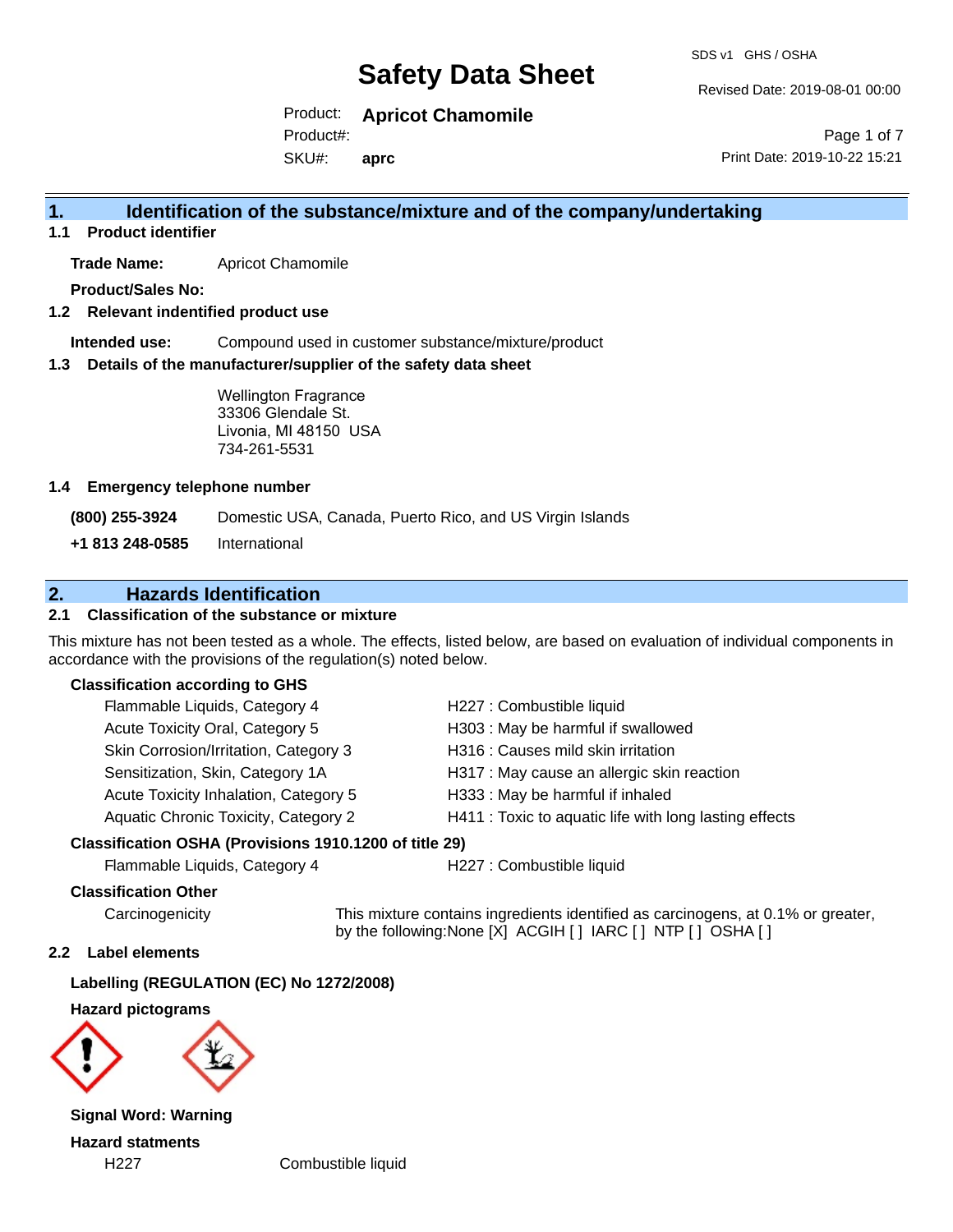SDS v1 GHS / OSHA

Revised Date: 2019-08-01 00:00

Print Date: 2019-10-22 15:21

Page 2 of 7

| Product: |  | <b>Apricot Chamomile</b> |
|----------|--|--------------------------|
|----------|--|--------------------------|

SKU#: Product#: **aprc**

| H303                            | May be harmful if swallowed                                                                                                           |
|---------------------------------|---------------------------------------------------------------------------------------------------------------------------------------|
| H316                            | Causes mild skin irritation                                                                                                           |
| H317                            | May cause an allergic skin reaction                                                                                                   |
| H333                            | May be harmful if inhaled                                                                                                             |
| H411                            | Toxic to aquatic life with long lasting effects                                                                                       |
| <b>Precautionary Statements</b> |                                                                                                                                       |
| <b>Prevention:</b>              |                                                                                                                                       |
| P <sub>235</sub>                | Keep cool                                                                                                                             |
| P272                            | Contaminated work clothing should not be allowed out of the workplace                                                                 |
| P <sub>273</sub>                | Avoid release to the environment                                                                                                      |
| <b>Response:</b>                |                                                                                                                                       |
| $P302 + P352$                   | IF ON SKIN: Wash with soap and water                                                                                                  |
| $P304 + P312$                   | IF INHALED: Call a POISON CENTER or doctor/physician if you feel unwell                                                               |
| P312                            | Call a POISON CENTER or doctor/physician if you feel unwell                                                                           |
| $P333 + P313$                   | If skin irritation or a rash occurs: Get medical advice/attention                                                                     |
| P363                            | Wash contaminated clothing before reuse                                                                                               |
| P370 + P378                     | In case of fire: Use Carbon dioxide (CO2), Dry chemical, or Foam for extinction. Do not use<br>a direct water jet on burning material |
| P391                            | <b>Collect Spillage</b>                                                                                                               |
| Other Hazarde                   |                                                                                                                                       |

### **2.3 Other Hazards**

**no data available**

## **3. Composition/Information on Ingredients**

#### **3.1 Mixtures**

This product is a complex mixture of ingredients, which contains among others the following substance(s), presenting a health or environmental hazard within the meaning of the UN Globally Harmonized System of Classification and Labeling of Chemicals (GHS):

| CAS#<br>Ingredient          | EC#                             | Conc.<br>Range | <b>GHS Classification</b>           |
|-----------------------------|---------------------------------|----------------|-------------------------------------|
| 84-66-2                     | 201-550-6                       | $60 - 70 %$    | H316; H402                          |
| Diethyl phthalate           |                                 |                |                                     |
| 120-51-4                    | $204 - 402 - 9$                 | $10 - 20%$     | H302; H313; H400; H411              |
| <b>Benzyl Benzoate</b>      |                                 |                |                                     |
| 77-83-8                     | 201-061-8                       | $2 - 5 \%$     | H317; H401; H411                    |
| Ethyl Methylphenylglycidate |                                 |                |                                     |
| 121-33-5                    | 204-465-2                       | $2 - 5%$       | H303: H319                          |
| vanillin                    |                                 |                |                                     |
| 105-54-4                    | 203-306-4                       | $2 - 5%$       | H <sub>226</sub> ; H <sub>401</sub> |
| Ethyl butyrate              |                                 |                |                                     |
| 10094-34-5                  | 233-221-8                       | $2 - 5%$       | H401; H411                          |
|                             | a, a-Dimethylphenethyl butyrate |                |                                     |
|                             |                                 |                |                                     |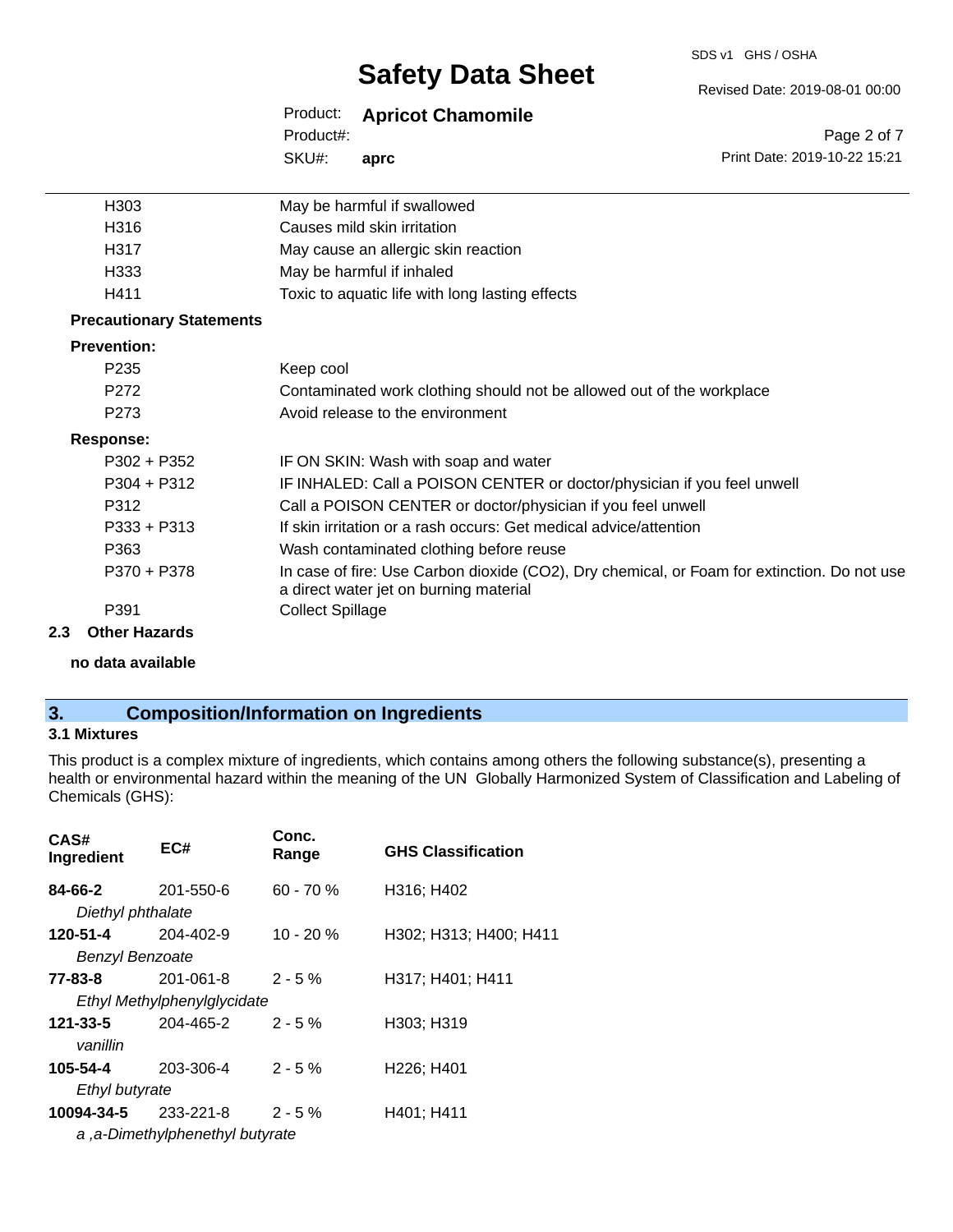SDS v1 GHS / OSHA

Revised Date: 2019-08-01 00:00

## Product: **Apricot Chamomile**

Product#:

SKU#: **aprc**

#### Page 3 of 7 Print Date: 2019-10-22 15:21

| CAS#<br>Ingredient | EC#                | Conc.<br>Range                                           | <b>GHS Classification</b> |
|--------------------|--------------------|----------------------------------------------------------|---------------------------|
| 706-14-9           | 211-892-8          | $1 - 2 \%$                                               | H316                      |
|                    | gamma-Decalactone  |                                                          |                           |
| 141-78-6           | 205-500-4          | $1 - 2 \%$                                               | H225; H319; H336          |
| Ethyl acetate      |                    |                                                          |                           |
| $111 - 12 - 6$     | 203-836-6          | $0.1 - 1.0 \%$                                           | H317; H400; H412          |
|                    | Methyl-2-Octynoate |                                                          |                           |
|                    |                    | See Section 16 for full text of GHS classification codes |                           |

See Section 16 for full text of GHS classification codes which where not shown in section 2

Total Hydrocarbon Content  $(\% w/w) = 0.31$ 

## **4. First Aid Measures 4.1 Description of first aid measures Inhalation:** Remove from exposure site to fresh air and keep at rest. Obtain medical advice. **Eye Exposure:** Flush immediately with water for at least 15 minutes. Contact physician if symptoms persist. **Skin Exposure:** Remove contaminated clothes. Wash thoroughly with water (and soap). Contact physician if symptoms persist. **Ingestion: Rinse mouth with water and obtain medical advice. Rinse mouth with water and obtain medical advice. 4.2 Most important symptoms and effects, both acute and delayed Symptoms:** no data available **Risks:** Risks: Refer to Section 2.2 "Hazard Statements" **4.3 Indication of any immediate medical attention and special treatment needed Treatment:** Treatment: Refer to Section 2.2 "Response" **5. Fire-Fighting measures 5.1 Extinguishing media Suitable:** Carbon dioxide (CO2), Dry chemical, Foam **Unsuitable** Do not use a direct water jet on burning material **5.2 Special hazards arising from the substance or mixture During fire fighting:** Water may be ineffective **5.3 Advice for firefighters Further information:** Standard procedure for chemical fires

## **6. Accidental Release Measures**

#### **6.1 Personal precautions, protective equipment and emergency procedures**

Avoid inhalation and contact with skin and eyes. A self-contained breathing apparatus is recommended in case of a major spill.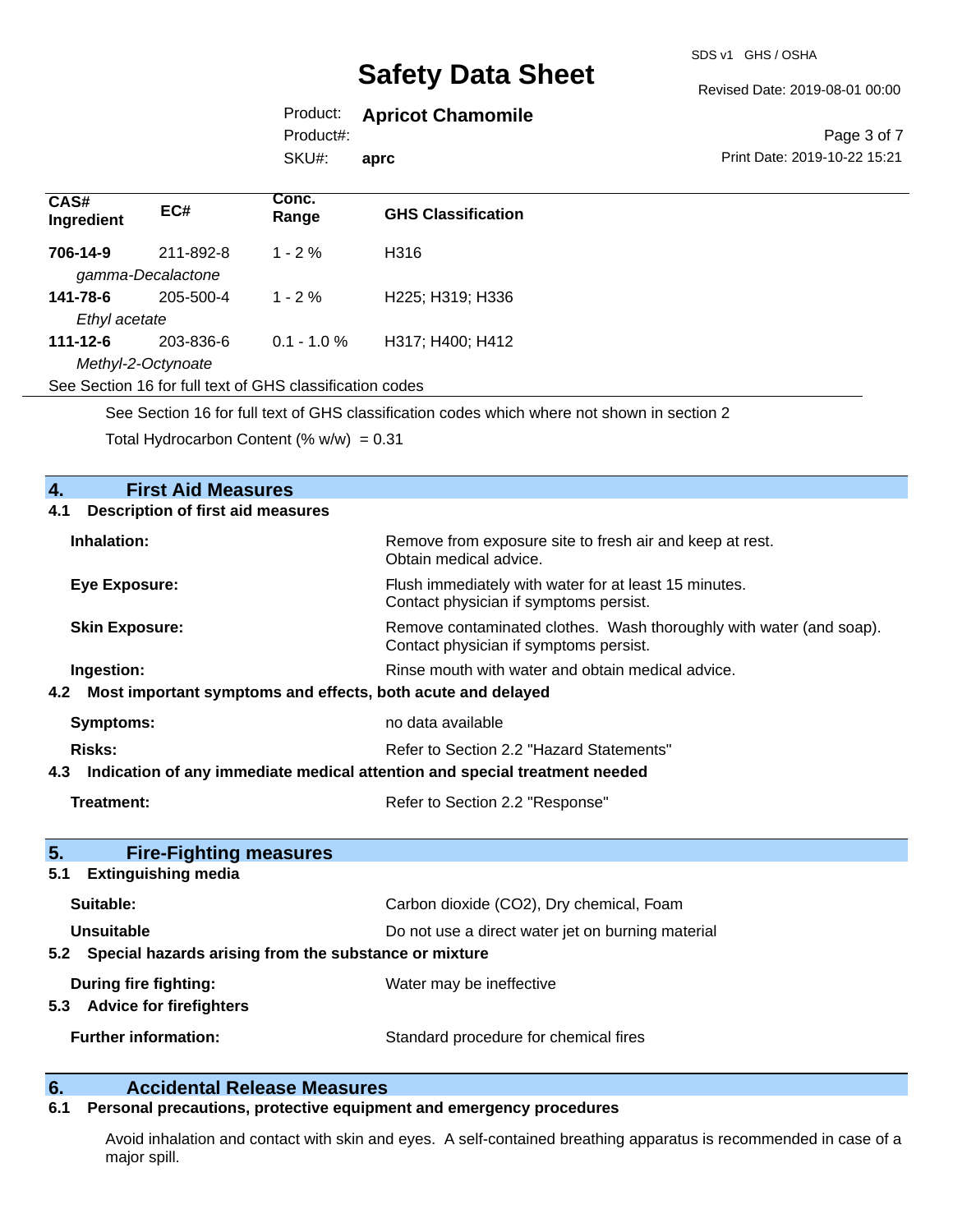#### Revised Date: 2019-08-01 00:00

### Product: **Apricot Chamomile**

SKU#: Product#: **aprc**

Page 4 of 7 Print Date: 2019-10-22 15:21

#### **6.2 Environmental precautions**

Keep away from drains, soil, and surface and groundwater.

#### **6.3 Methods and materials for containment and cleaning up**

Clean up spillage promptly. Remove ignition sources. Provide adequate ventilation. Avoid excessive inhalation of vapors. Gross spillages should be contained by use of sand or inert powder and disposed of according to the local regulations.

#### **6.4 Reference to other sections**

Not Applicable

# **7. Handling and Storage**<br>**7.1** Precautions for safe handling

#### **Precautions for safe handling**

Apply according to good manufacturing and industrial hygiene practices with proper ventilation. Do not drink, eat or smoke while handling. Respect good personal hygiene.

#### **7.2 Conditions for safe storage, including any incompatibilities**

Store in a cool, dry and ventilated area away from heat sources and protected from light in tightly closed original container. Avoid uncoated metal container. Keep air contact to a minimum.

#### **7.3 Specific end uses**

No information available

### **8. Exposure Controls/Personal Protection**

#### **8.1 Control parameters**

| <b>Exposure Limits:</b>      |                   |                              |       |       |             |                                                  |
|------------------------------|-------------------|------------------------------|-------|-------|-------------|--------------------------------------------------|
| <b>Component</b>             |                   |                              | ACGIH | ACGIH | <b>OSHA</b> | <b>OSHA</b><br>TWA ppm STEL ppm TWA ppm STEL ppm |
| 84-66-2                      | Diethyl phthalate |                              | 5     |       |             |                                                  |
| 141-78-6                     | Ethyl acetate     |                              | 400   |       | 400         |                                                  |
| <b>Engineering Controls:</b> |                   | Use local exhaust as needed. |       |       |             |                                                  |

#### **8.2 Exposure controls - Personal protective equipment**

| Eye protection:                | Tightly sealed goggles, face shield, or safety glasses with brow guards and side shields, etc.<br>as may be appropriate for the exposure |
|--------------------------------|------------------------------------------------------------------------------------------------------------------------------------------|
| <b>Respiratory protection:</b> | Avoid excessive inhalation of concentrated vapors. Apply local ventilation where appropriate.                                            |
| <b>Skin protection:</b>        | Avoid Skin contact. Use chemically resistant gloves as needed.                                                                           |

#### **9. Physical and Chemical Properties**

#### **9.1 Information on basic physical and chemical properties**

| Appearance:            | Liquid                          |
|------------------------|---------------------------------|
| Odor:                  | Conforms to Standard            |
| Color:                 | Colorless to Yellow Tint (G0-1) |
| Viscosity:             | Liquid                          |
| <b>Freezing Point:</b> | Not determined                  |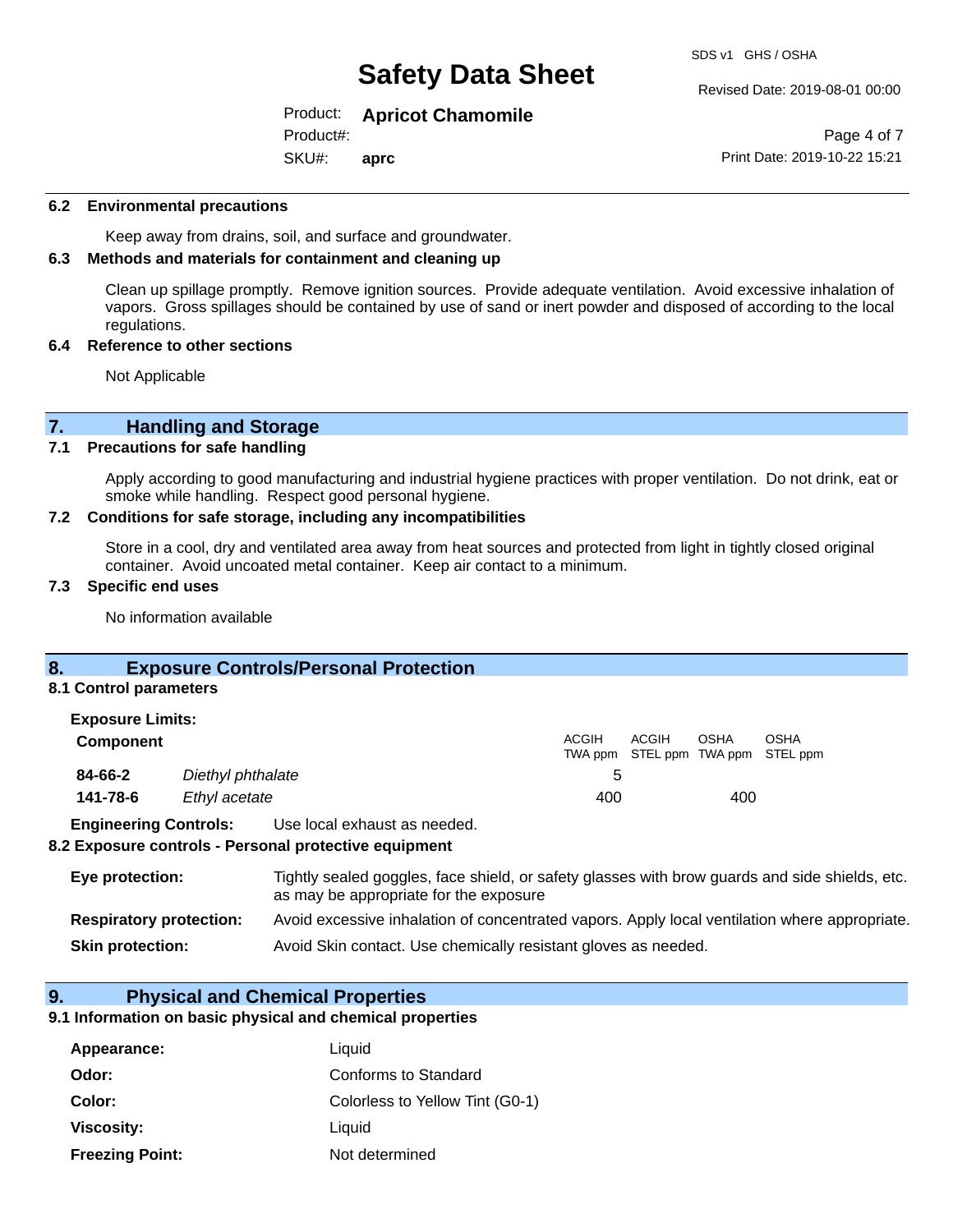#### Product: **Apricot Chamomile** Product#:

SKU#: **aprc** Revised Date: 2019-08-01 00:00

Page 5 of 7 Print Date: 2019-10-22 15:21

| <b>Boiling Point:</b>        | Not determined  |
|------------------------------|-----------------|
| <b>Melting Point:</b>        | Not determined  |
| <b>Flashpoint (CCCFP):</b>   | 144 F (62.22 C) |
| <b>Auto flammability:</b>    | Not determined  |
| <b>Explosive Properties:</b> | None Expected   |
| <b>Oxidizing properties:</b> | None Expected   |
| Vapor Pressure (mmHg@20 C):  | 2.0079          |
| %VOC:                        | 2.01            |
| Specific Gravity @ 25 C:     | 1.0990          |
| Density @ 25 C:              | 1.0960          |
| Refractive Index @ 20 C:     | 1.5090          |
| Soluble in:                  | Oil             |

## **10. Stability and Reactivity**

| 10.1 Reactivity                         | None                                               |
|-----------------------------------------|----------------------------------------------------|
| <b>10.2 Chemical stability</b>          | Stable                                             |
| 10.3 Possibility of hazardous reactions | None known                                         |
| <b>10.4 Conditions to avoid</b>         | None known                                         |
| 10.5 Incompatible materials             | Strong oxidizing agents, strong acids, and alkalis |
| 10.6 Hazardous decomposition products   | None known                                         |

## **11. Toxicological Information**

## **11.1 Toxicological Effects**

Acute Toxicity Estimates (ATEs) based on the individual Ingredient Toxicity Data utilizing the "Additivity Formula"

| Acute toxicity - Oral - (Rat) mg/kg                | (LD50: 4239.2222) May be harmful if swallowed            |
|----------------------------------------------------|----------------------------------------------------------|
| Acute toxicity - Dermal - (Rabbit) mg/kg           | Not classified - the classification criteria are not met |
| Acute toxicity - Inhalation - (Rat) mg/L/4hr       | (LD50: 24.6914) May be harmful if inhaled                |
| <b>Skin corrosion / irritation</b>                 | May be harmful if inhaled                                |
| Serious eye damage / irritation                    | Not classified - the classification criteria are not met |
| <b>Respiratory sensitization</b>                   | Not classified - the classification criteria are not met |
| <b>Skin sensitization</b>                          | May cause an allergic skin reaction                      |
| <b>Germ cell mutagenicity</b>                      | Not classified - the classification criteria are not met |
| Carcinogenicity                                    | Not classified - the classification criteria are not met |
| <b>Reproductive toxicity</b>                       | Not classified - the classification criteria are not met |
| Specific target organ toxicity - single exposure   | Not classified - the classification criteria are not met |
| Specific target organ toxicity - repeated exposure | Not classified - the classification criteria are not met |
| <b>Aspiration hazard</b>                           | Not classified - the classification criteria are not met |
|                                                    |                                                          |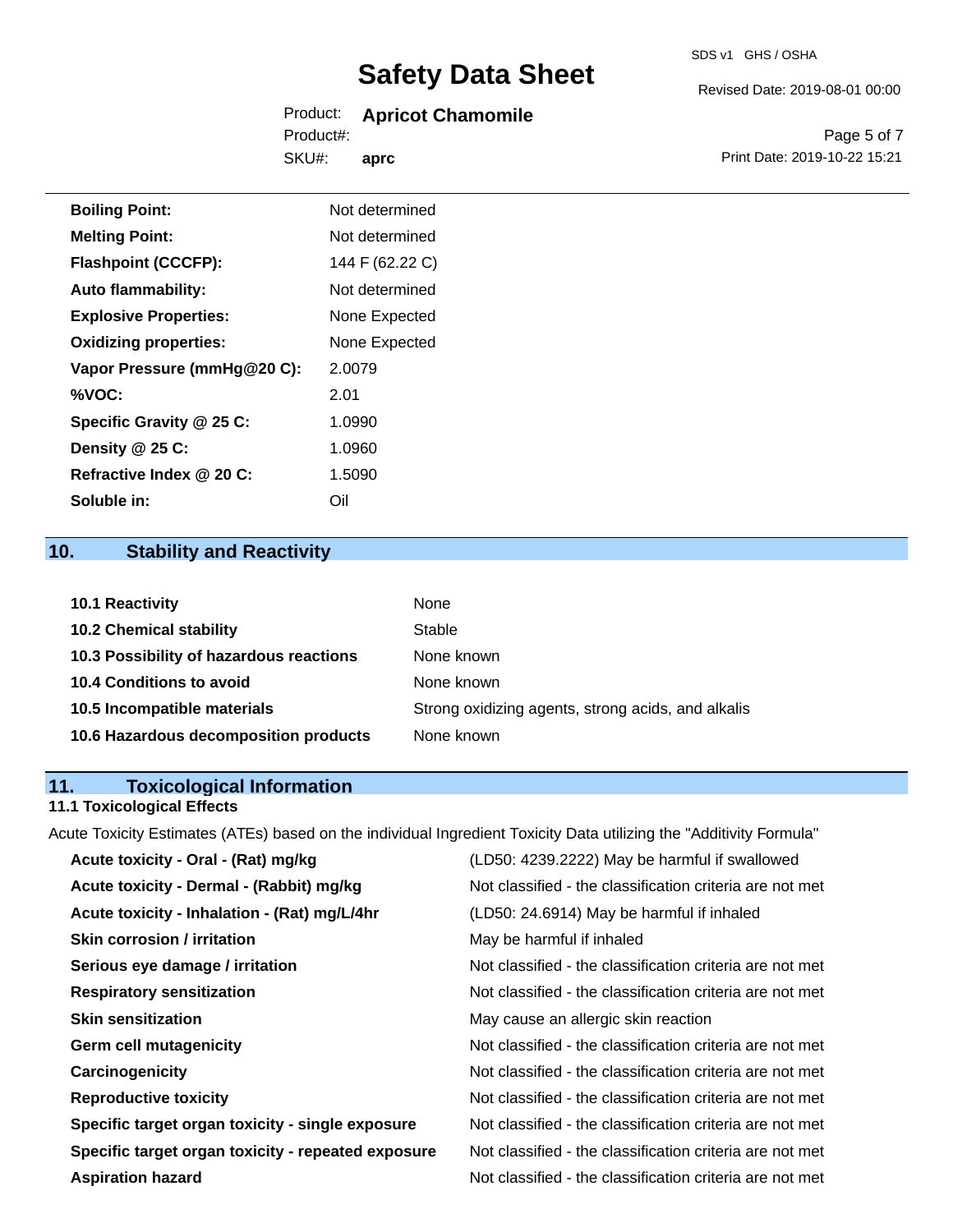Revised Date: 2019-08-01 00:00

Product: **Apricot Chamomile**

SKU#: Product#: **aprc**

Page 6 of 7 Print Date: 2019-10-22 15:21

## **12. Ecological Information**

**12.1 Toxicity**

| <b>Acute acquatic toxicity</b>     | Not classified - the classification criteria are not met |
|------------------------------------|----------------------------------------------------------|
| <b>Chronic acquatic toxicity</b>   | Toxic to aquatic life with long lasting effects          |
| <b>Toxicity Data on soil</b>       | no data available                                        |
| <b>Toxicity on other organisms</b> | no data available                                        |
|                                    |                                                          |
| 12.2 Persistence and degradability | no data available                                        |
| 12.3 Bioaccumulative potential     | no data available                                        |
| 12.4 Mobility in soil              | no data available                                        |
| 12.5 Other adverse effects         | no data available                                        |

**13. Disposal Conditions** 

#### **13.1 Waste treatment methods**

Do not allow product to reach sewage systems. Dispose of in accordance with all local and national regulations. Send to a licensed waste management company.The product should not be allowed to enter drains, water courses or the soil. Do not contaminate ponds, waterways or ditches with chemical or used container.

## **14. Transport Information**

| <b>Marine Pollutant</b>                                       | Yes. Ingredient of greatest environmental impact:<br>120-51-4 : (10 - 20 %) : Benzyl Benzoate |                                     |                   |                 |               |
|---------------------------------------------------------------|-----------------------------------------------------------------------------------------------|-------------------------------------|-------------------|-----------------|---------------|
| <b>Regulator</b>                                              |                                                                                               | <b>Class</b>                        | <b>Pack Group</b> | <b>Sub Risk</b> | UN-nr.        |
| U.S. DOT (Non-Bulk)                                           |                                                                                               | Not Regulated - Not Dangerous Goods |                   |                 |               |
| <b>Chemicals NOI</b>                                          |                                                                                               |                                     |                   |                 |               |
| <b>ADR/RID (International Road/Rail)</b>                      |                                                                                               |                                     |                   |                 |               |
| <b>Environmentally Hazardous</b><br>Substance, Liquid, n.o.s. |                                                                                               | 9                                   | Ш                 |                 | <b>UN3082</b> |
| <b>IATA (Air Cargo)</b>                                       |                                                                                               |                                     |                   |                 |               |
| <b>Environmentally Hazardous</b><br>Substance, Liquid, n.o.s. |                                                                                               | 9                                   | Ш                 |                 | UN3082        |
| <b>IMDG (Sea)</b>                                             |                                                                                               |                                     |                   |                 |               |
| <b>Environmentally Hazardous</b><br>Substance, Liquid, n.o.s. |                                                                                               | 9                                   | Ш                 |                 | UN3082        |

### **15. Regulatory Information**

#### **U.S. Federal Regulations**

### **TSCA (Toxic Substance Control Act)** TSCA status undetermined

## **40 CFR(EPCRA, SARA, CERCLA and CAA)** This product contains the following components:

| 84-66-2 | $201 - 550 - 6$ 60 - 70 % | Diethyl phthalate |
|---------|---------------------------|-------------------|
|---------|---------------------------|-------------------|

141-78-6 205-500-4 1 - 2 % Ethyl acetate